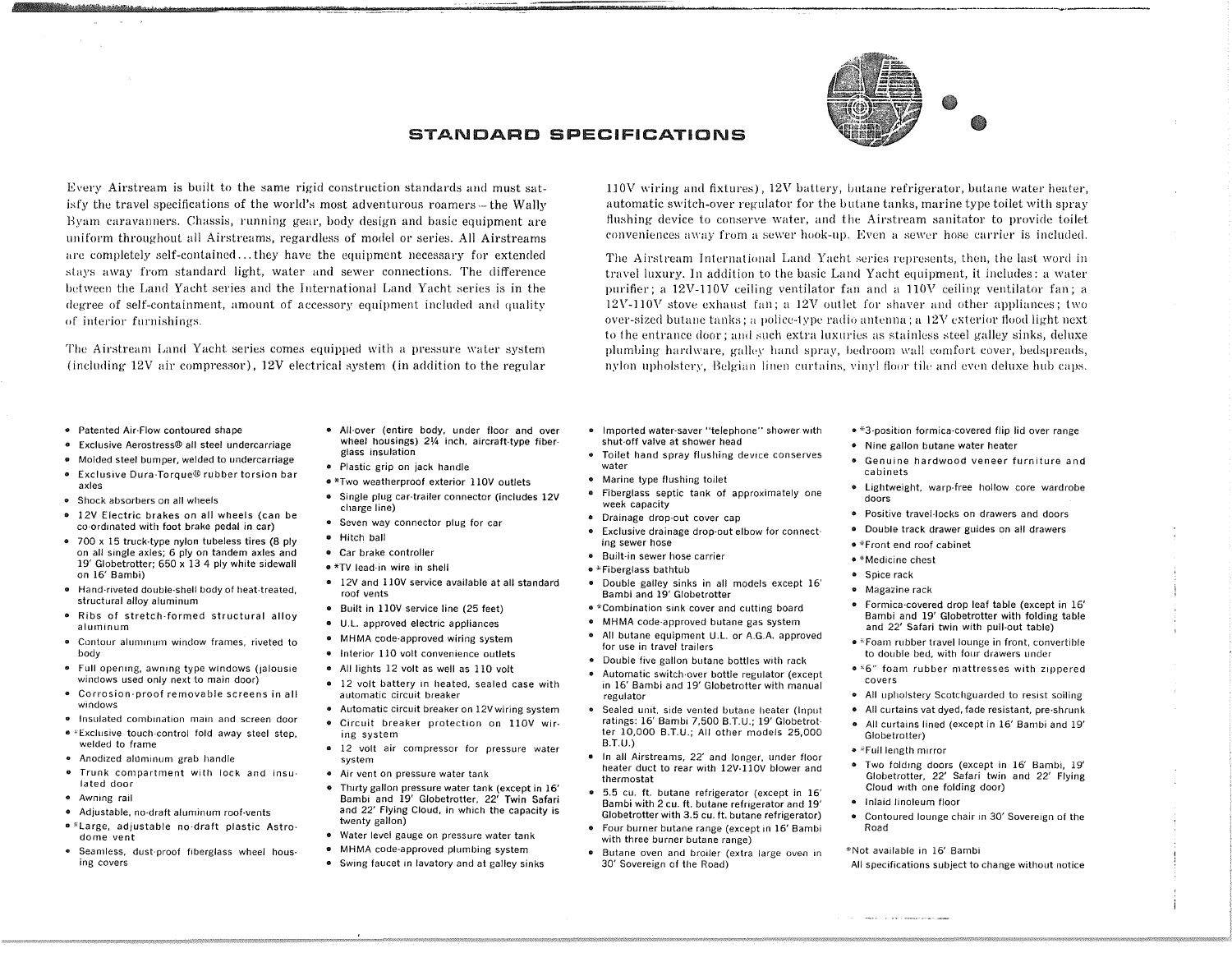

## AIRSTREAM FLOOR PLANS

## AIRSTREAM FLEET T H E  $1963$

RANGE **WARE**<br>ROBE **SINGLE BED DAN MATTEE HEAT**<br>DUTLET DE PULLOIST LOUNE **SINGLE BED** BATH TU FOAM MATTRE **ANJ** AN MATTRESS TRUNK DOOR -22 FOOT SAFARI TWIN

GALLEY

**WARDROBE** 

HEATER REFRIGERATOR

22 FOOT FLYING CLOUD

**WINDOW** 

CABNET<br>AND<br>DRAWER

HEAT<br>UTLET

BATH TUB<br>AND<br>SHOWER

THE 1963 AIRSTREAM

FLEET OFFERS YOU A

WIDER SELECTION THAN

ANY OTHER TRAVEL

TRAILER...13 EXCITING

MODELS, RARING AND

DARING TO GO. ONE

OF THEM IS MEANT

FOR YOU!







**IRUNK DOOR** 

ARPOAM MATIRESS. SIDE PULL-OUT BED<br>3 DRAWERS UNDER

WINDOW

HEAT<br>OUTLET